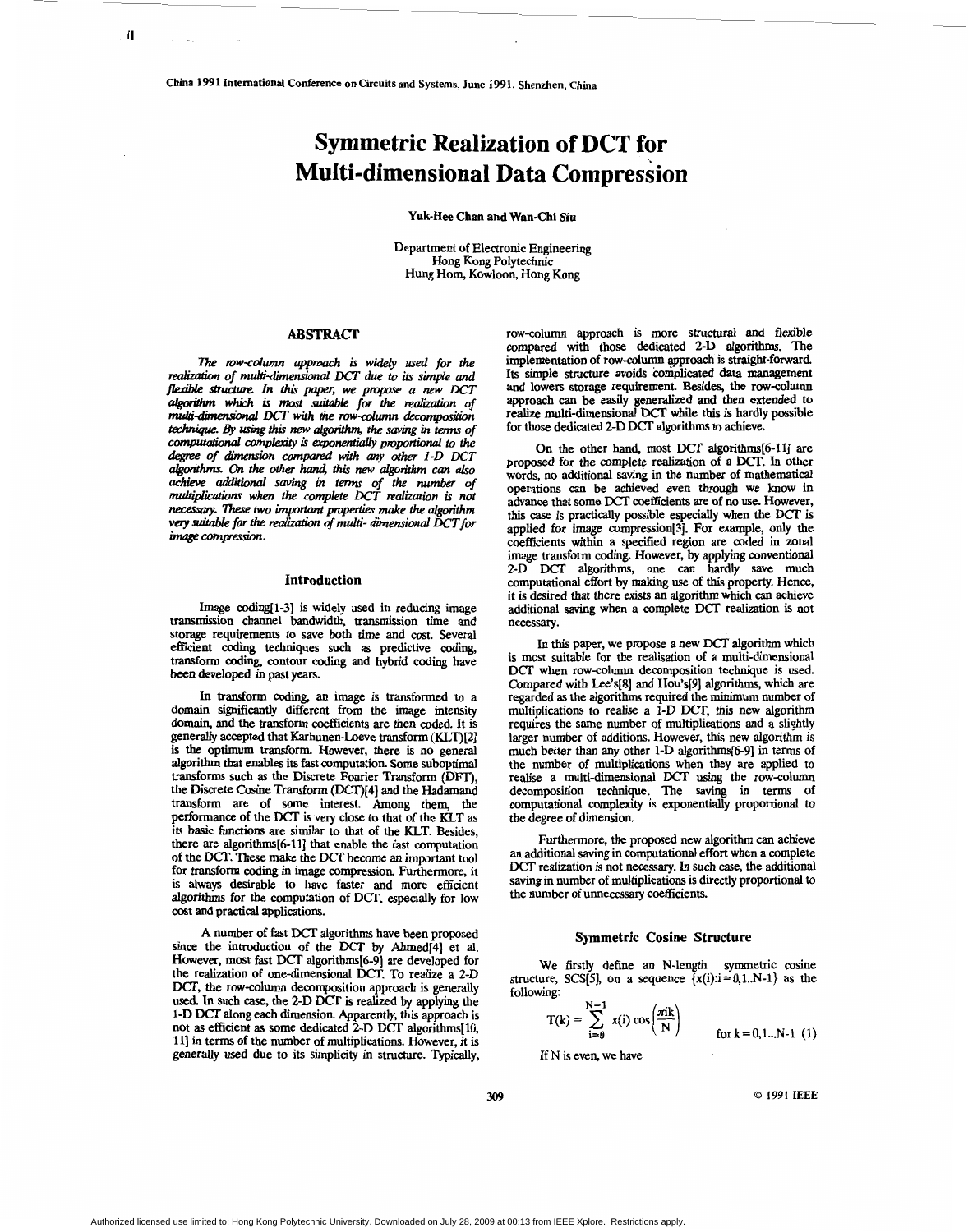$$
T(2k) = \sum_{i=0}^{N_2-1} g(i) \cos\left(\frac{2\pi i k}{N}\right) + (-1)^k x(N_2)
$$
  
for k = 0,1..N/2-1 (2)  
where 
$$
\begin{cases} g(0) = x(0) \\ g(i) = x(i) + x(N-i) \end{cases}
$$
 for i = 1,2..N/2-1 (3)

and, if we define  $T(-1)$  as  $T(1)$ , we can also define the following to take care of odd terms,

following to take care of odd terms,  
\n
$$
T(2k+1) + T(2k-1) = F(k) = \sum_{i=0}^{N_2-1} e(i) \cos\left(\frac{2\pi i k}{N}\right)
$$
\nwhere 
$$
\begin{cases}\ne(0) = 2 \ x(0) & \text{for } k = 0...N/2-1 \ (4) \\
e(i) = 2 \ \{x(i) - x(N-i)\} \cos\left(\frac{\pi i}{N}\right) \\
for i = 1,2...N/2-1 \ (5)\n\end{cases}
$$

The structure of eqn.2 will be used recursively. Hence, in order to simplify the mathematical complexity, we now give a second version of the symmetric cosine structure denoted by SCS. Let us define an N-length SCS on  ${x'(i): i = 0, 1...N-1}$  as follows:<br> $N-1$ 

$$
T'(k) = \sum_{i=0}^{N-1} x'(i) \cos\left(\frac{\pi i k}{N}\right) + (-1)^k x_0
$$
  
for k = 0,1...N-1 (6)

where  $x_0$  is any real number such that eqn.6 is in the same

form as eqn.2. If N is even, we have  
\n
$$
T'(2k) = \sum_{i=0}^{N_2-1} g'(i) \cos\left(\frac{2\pi i k}{N}\right) + (-1)^k x'(N_2)
$$
\nfor k = 0, 1...N/2-1 (7)  
\nwhere 
$$
\begin{cases}\ng'(0) = x'(0) + x_0 \\
g'(i) = x'(i) + x'(N-i) \\
for i = 1, 2...N/2-1 (8)\n\end{cases}
$$

and, similarly, if we define T'(-1) as T'(1), we have  $\frac{N_2-1}{N_1}$ 

$$
T'(2k+1) + T'(2k-1) = F'(k) = \sum_{i=0}^{N_2-1} e'(i) \cos\left(\frac{2\pi i k}{N}\right)
$$
  
for k = 0,1..N/2-1 (9)  
where 
$$
\begin{cases} e'(0) = 2 \{x'(0) - x_0\} \\ e'(i) = 2 \{x'(i) - x'(N-i)\} \cos\left(\frac{i\pi}{N}\right) \\ \text{for } i = 1,2..N/2-1 (10) \end{cases}
$$

Hence, both **an** N-length SCS and an N-length SCS\* can be decomposed into an  $N/2$  length  $SCS$  and an  $N/2$ -length  $SCS^*$  with a cost of  $N/2$ -1 multiplications. The mathematical complexity of a  $2^{\text{m}}$ -length SCS and  $2^{\text{m}}$ -length SCS is given by the following sets of recursive equations respectively:

$$
M(N-SCS) = M(\frac{N_2 - SCS}{N}) + M(\frac{N_2 - SCS^*}{N_2 - 1}
$$
  
\n
$$
A(N - SCS) = A(\frac{N_2 - SCS}{N}) + A(\frac{N_2 - SCS^*}{N_2 - 3}
$$
  
\n
$$
M(N - SCS^*) = M(\frac{N_2 - SCS}{N_2 - SCS} + M(\frac{N_2 - SCS^*}{N_2 - 1}) + \frac{N_2 - 1}{N_2 - 1}
$$
  
\n
$$
M(N - SCS^*) = A(\frac{N_2 - SCS}{N_2 - SCS} + A(\frac{N_2 - SCS^*}{N_2 - 1}) + \frac{N_2 - 1}{N_2 - 1}
$$
  
\n
$$
M = N = 2^m \text{ and } m > 2
$$

and

$$
M(4-SCS) = .1
$$
  
\n
$$
A(4-SCS) = 7
$$
  
\n
$$
M(4-SCS^*) = 1
$$
  
\n
$$
A(4-SCS^*) = 9
$$
\n(11)

where  $M(n-Y)$  and  $A(n-Y)$  are the numbers of multiplications and additions respectively for a length-n structure denoted by Y.

# **Realization of 1-D DCI'**

Recall that an N-length DCT[4] on sequence  ${y(i): i = 0, 1..N-1}$  is given by

$$
Y(k) = \sum_{i=0}^{N-1} y(i) \cos\left(\frac{\pi(2i+1)k}{2N}\right) \text{ for } k = 0, 1...N-1 \text{ (12)}
$$

By some simple additions, we have another sequence  ${x(i): i = 0, 1..N-1}$  such that

$$
\begin{cases}\nx(0) = x'(0) \\
x(i) = 2x'(i) \\
\text{where } \begin{cases}\nx'(N-1) = y(N-1) \\
x'(i) + x'(i+1) = y(i) \\
\text{for } i = 0, 1..N-2 \ (14)\n\end{cases}\n\end{cases}
$$

Then it can be shown that  $Y(k)$  can be obtained by the realization of the N-length SCS on input sequence x(i) with an additional cost of N-1 multiplications and N-1 additions:

function of the N-length SCS on input sequence 
$$
x(i)
$$
 with  $1$   $N-1$  multiplications and  $N-1$  additions:

\n
$$
Y(k) = \left\{ \sum_{i=0}^{N-1} x(i) \cos\left(\frac{\pi i k}{N}\right) \right\} \cos\left(\frac{\pi k}{2N}\right)
$$

\nfor  $k = 0, 1 \ldots N-1$  (15)

The mathematical complexity of this new algorithm to realize the **DCT** is given by the following recursive equations:

$$
M(N-DCT) = M(N-SCS) + N - 1
$$
  
A(N-DCT) = A(N-SCS) + N - 1  
where N = 2<sup>m</sup> (16)

In an non-recursive form, we have

$$
M(N-DCT) = W_2 \log_2 N \tag{17}
$$

which gives the same minimum number of multiplications as that required by Lee's algorithm[8]. Table 1 shows a comparison between this new algorithm and some selected DCT algorithms[6,8,9].

| N                   | New<br><b>Algorithm</b> |      | Lee<br><b>Algorithm</b> |      | Hou<br><b>Algorithm</b> |      | <b>Chen</b><br><b>Algorithm</b> |      |
|---------------------|-------------------------|------|-------------------------|------|-------------------------|------|---------------------------------|------|
|                     | M                       | A    | M                       | A    | М                       | A    | M                               | A    |
| $\overline{\bf{4}}$ | 4                       | 10   | 4                       | 9    | 4                       | 9    | 6                               | 8    |
| 8                   | 12                      | 32   | 12                      | 29   | 12                      | 29   | 16                              | 26   |
| 16                  | 32                      | 88   | 32                      | 81   | 32                      | 81   | 44                              | 74   |
| 32                  | 80                      | 224  | 80                      | 209  | 80                      | 209  | 116                             | 194  |
| 64                  | 192                     | 544  | 192                     | 513  | 192                     | 513  | 292                             | 482  |
| 128                 | 448                     | 1280 | 448                     | 1217 | 448                     | 1217 | 708                             | 1154 |

**Table 1. Comparison of mathematical complexity hetween this new algorithm and selected DCT algorithms[6,8,9 1.** 

## **Realization of 2-D DCT**

Recall that a 2-dimensional  $N_1 N_2$  DCT on  $\{y(i,j)\}$ :  $i=0,1..N_1-1; j=0,1.. N_2-1}$  is defined as

$$
Y(k,q) = \sum_{j=0}^{N_2-1} \sum_{i=0}^{N_1-1} y(i,j) \cos\left(\frac{(2i+1)k\pi}{2N_1}\right) \cos\left(\frac{(2j+1)q\pi}{2N_2}\right)
$$
  
for k = 0,1..N<sub>1</sub>-1; q = 0,1..N<sub>2</sub>-1 (18)

Typically, we can realize this 2-D DCT by a row-column decomposition. This approach is assumed to be the most standard and simplest one and it can be realized easily due to its regular structure. We find that the new algorithm shows its strength on realizing 2-D DCT when row-column decomposition approach is used.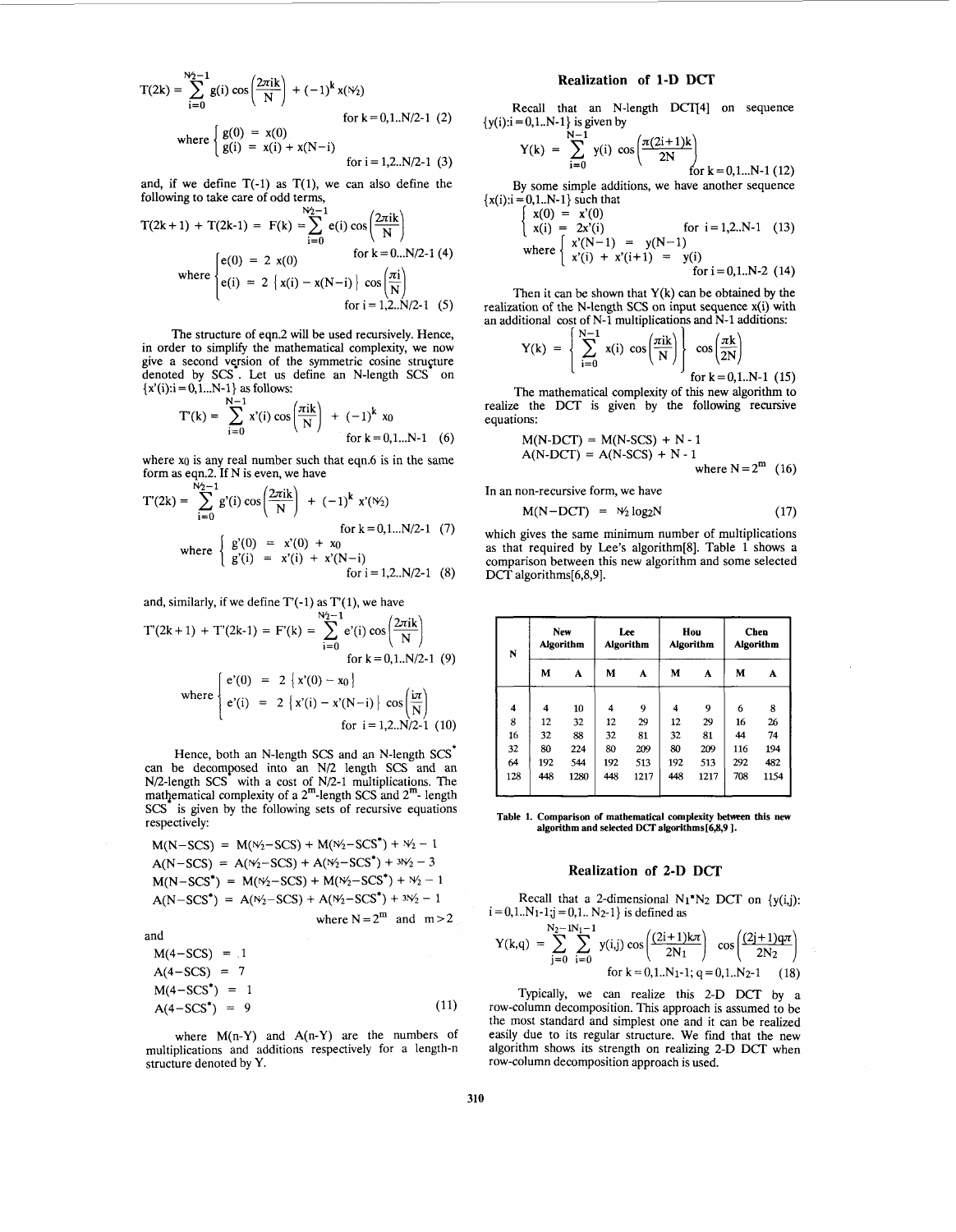Let us define another sequence  $\{x(i,j): i = 0,1..N_1-1\}$ ;  $j = 0,1..N<sub>2</sub>-1$ 

$$
\begin{cases}\nx(0,j) = x'(0,j) & \text{if } x(0,j) = 2x'(i,j) \\
x(i,j) = 2x'(i,j) & \text{for } i = 1,2...N_1 - 1 \\
x'(N_1 - 1,j) = y(N_1 - 1,j) & \text{for } i = 0,1...N_1 - 2 \\
x'(i,j) = y(i,j) - x'(i+1,j) & \text{for } i = 0,1...N_2 - 1 \\
x'(i,j) = y(i,j) - x'(i+1,j) & \text{for } i = 0,1...N_2 - 1 \\
x'(i,j) = 0 & \text{if } i = 0\n\end{cases}
$$

$$
\sum_{i=0}^{N_1-1} y(i,j)\cos\left(\frac{(2i+1)k\pi}{2N_1}\right) = \sum_{i=0}^{N_1-1} \left\{ x(i,j) \cos\left(\frac{ik\pi}{N_1}\right) \right\} \cos\left(\frac{k\pi}{2N_1}\right)
$$
  
for k = 0,1..N<sub>1</sub>-1; j = 0,1..N<sub>2</sub>-1 (20)

such that

$$
Y(k,q) = \sum_{j=0}^{N_2-1} f(j,k) \cos\left(\frac{(2j+1)qr}{2N_2}\right) \cos\left(\frac{k\pi}{2N_1}\right)
$$
  
for  $k = 0,1..N_1-1$ ;  $q = 0,1..N_2-1$  (21)  
where  $f(j,k) = \sum_{i=0}^{N_1-1} x(i,j) \cos\left(\frac{k\pi}{N_1}\right)$   
for  $k = 0,1..N_1-1$ ;  $j = 0,1..N_2-1$  (22)

**By** using a similar technique **as** above, we have

$$
Y(k,q) = \begin{cases} \sum_{j=0}^{N_2-1} g(j,k) \cos\left(\frac{j\alpha\pi}{N_2}\right) & \cos\left(\frac{\alpha\pi}{2N_2}\right) \cos\left(\frac{k\pi}{2N_1}\right) \\ \text{for } k = 0,1..N_1-1; \quad q = 0,1..N_2-1 \quad (23) \\ g(j,k) = f(0,k) & \text{for } j = 1,2...N_2-1 \\ \begin{cases} f(N_2-1,k) = f(N_2-1,k) \\ f(j,k) + f(j+1,k) = f(j,k) \\ \text{for } j = 0,1...N_2-2 \\ \text{both for } k = 0,1...N_1-1 \quad (24) \end{cases} \end{cases}
$$

**In** short, we *can* realize this 2-D DCT of eqn.(l8) by the following steps:

- compute  $\{x(i,j)\}$  from  $\{y(i,j)\}$  for  $i = 0,1...N_1-1$  and  $j = 0$ , I.  $1. N<sub>2</sub>-1$ :
- **II.** perform 1-D SCSs on  $\{x(i,j)\}\)$  for each j, where  $j=0$ , 1...N2-1;
- **III.** compute  $\{g(i,k)\}\$  from  $\{f(i,k)\}\$  for  $k=0,1..N_1-1$  and  $j=$ 0.1.. N2-1;
- IV. perform 1-D SCSs on  $\{g(j,k)\}\$ for each  $k$ , where  $k = 0$ ,  $1...N_1-1$ ;
- V. multiply  $cos(\pi q/2N_2)cos(\pi k/2N_1)$  accordingly.

Note that  $cos(\pi q/2N_2)cos(\pi k/2N_1)$  terms can be precomputed and stored in memory such that we can retrieve them by the table-lookup technique. If  $N_1 = N_2 = N = 2^m$ , then as  $cos(\pi q/2N)cos(\pi k/2N)$  is symmetric on k and q, only a memory size of  $(N + 1)N/2-1$  is required for the table.

As the multiplication of  $cos^2(\frac{\pi}{4})$  and  $cos^2(0)$  are trivial, the multiplicative complexity of an N\*N 2-D DCT *can* then be given **by** 

$$
M(N*N\text{-}DCT) = 2N*M(N\text{-}SCS) + N^2 - 2
$$
  
A(N\*N\text{-}DCT) = 2N\*(A(N\text{-}SCS) + N - 1) (25)

Table 2 shows a comparison of the multiplicative complexity of an N\*N DCT between the new algorithm and some selected algorithms[8,9]. As the row-column decomposition technique is assumed to be used, 2N\*A(N-DCT) when selected algorithms[8,9] are used to realize a 2-D DCT. **This** table shows that the present approach requires significantly less multiplications compared  $M(N^*N-DCT)$  = 2N\* $M(N-DCT)$  and  $A(N^*N-DCT)$  =

with all other techniques whereas the number of additions of the present approach is slightly larger than other techniques. For an example, for the realization of a 16'16 DCT, the present approach requires 22% less multiplications, and only 8% more additions compared with the corresponding operations required by **Lee's** or Hou's approach. We may appreciate these figures better if we recall the fact that a multiplication is usually more expensive than an addition. Furthermore, **as** shown in the table, the present approach requires the least number of total operations compared with all other techniques. **Again** we have to emphasize that, due to their simplicity in structure, approaches[6-91 suitable for rowcolumn decomposition technique are used mainly for our comparison. Other dedicated 2-D approaches[10,11] which might appear to require less numbers of operations for their realization are not considered here since their structures are usually irregular, relatively complicated and difficult to be realised.

**In** a practical application **on** image data compression, the DCT acts **as** a great tool in transform image coding. **As**  transform image coding exploits the energy compaction property, only a **small** fraction of the transform coefficients is required to be coded. There are two approaches commonly used to determine whether a transform coefficient should be coded: zonal coding and threshold coding. In zonal coding approach, only the coefficients within a specified region are coded. **This** region can be predefined. However, by making use of conventional DCT algorithm, we cannot save much mathematical effort by making use of **this** property. **In**  contrast to **this,** the proposed new algorithm *can* make use of **this** property to reduce a number of multiplications **as** it is not necessary to multiply  $cos(\pi q/2N)cos(\pi k/2N)$  to the corresponding discarded transform coefficients. Consider a typical case that half of the transform coefficients ye discarded during coding, then we can save  $N^2/2$ multiplications. Column 2 of table 2 shows the case with additional **savings on** a 2-D N\*N DCT realization based **on this** consideration.

| $N_1$ <sup>*</sup> $N_2$ | New<br><b>Algorithm</b> |       | New<br>Algorithm <sup>#</sup> |       | Lee<br>Algorithm |       | Hou<br><b>Algorithm</b> |       |
|--------------------------|-------------------------|-------|-------------------------------|-------|------------------|-------|-------------------------|-------|
|                          | M                       | A     | м                             | A     | М                | A     | м                       | A     |
| $4*4$                    | 22                      | 80    | 14                            | 80    | 32               | 72    | 32                      | 72    |
| $8*8$                    | 142                     | 512   | 110                           | 512   | 192              | 464   | 192                     | 464   |
| $16*16$                  | 798                     | 2816  | 670                           | 2816  | 1024             | 2592  | 1024                    | 2592  |
| $32*32$                  | 4158                    | 14336 | 3646                          | 14336 | 5120             | 13376 | 5120                    | 13376 |

Table 2. Comparison of mathematical complexity between this new algorithm and selected DCT algorithms[8,9 ] using the algorithm and selected  $DCA$  algorithms [0,7] using the<br>row-column decomposition technique.<br>(In new algorithm<sup>#</sup>, half of transform coefficients are discarded.)

**This** new algorithm **has** been realized using a 286 personal computer for the sake of comparison with selected algorithms[8,9]. Instead of realizing equation (18), we realize

$$
Y(k,q) = m(k,q) \sum_{i=0}^{N-1} \sum_{j=0}^{N-1} y(i,j) \cos\left(\frac{(2i+1)k\pi}{2N}\right) \cos\left(\frac{(2j+1)q\pi}{2N}\right)
$$
  
for k,q = 0,1..N-1 (26)  

$$
\begin{cases} (V_N)^2 & k=q=0\\ 0 & k \end{cases}
$$

where m(k,q) = 
$$
\begin{cases} (1.0) \times 10^{-3} \text{ for } k=0 \text{ or } q=0, k \neq q \\ 4 (1.0) \times 10^{-2} \text{ for } k=0, q \neq 0 \end{cases}
$$